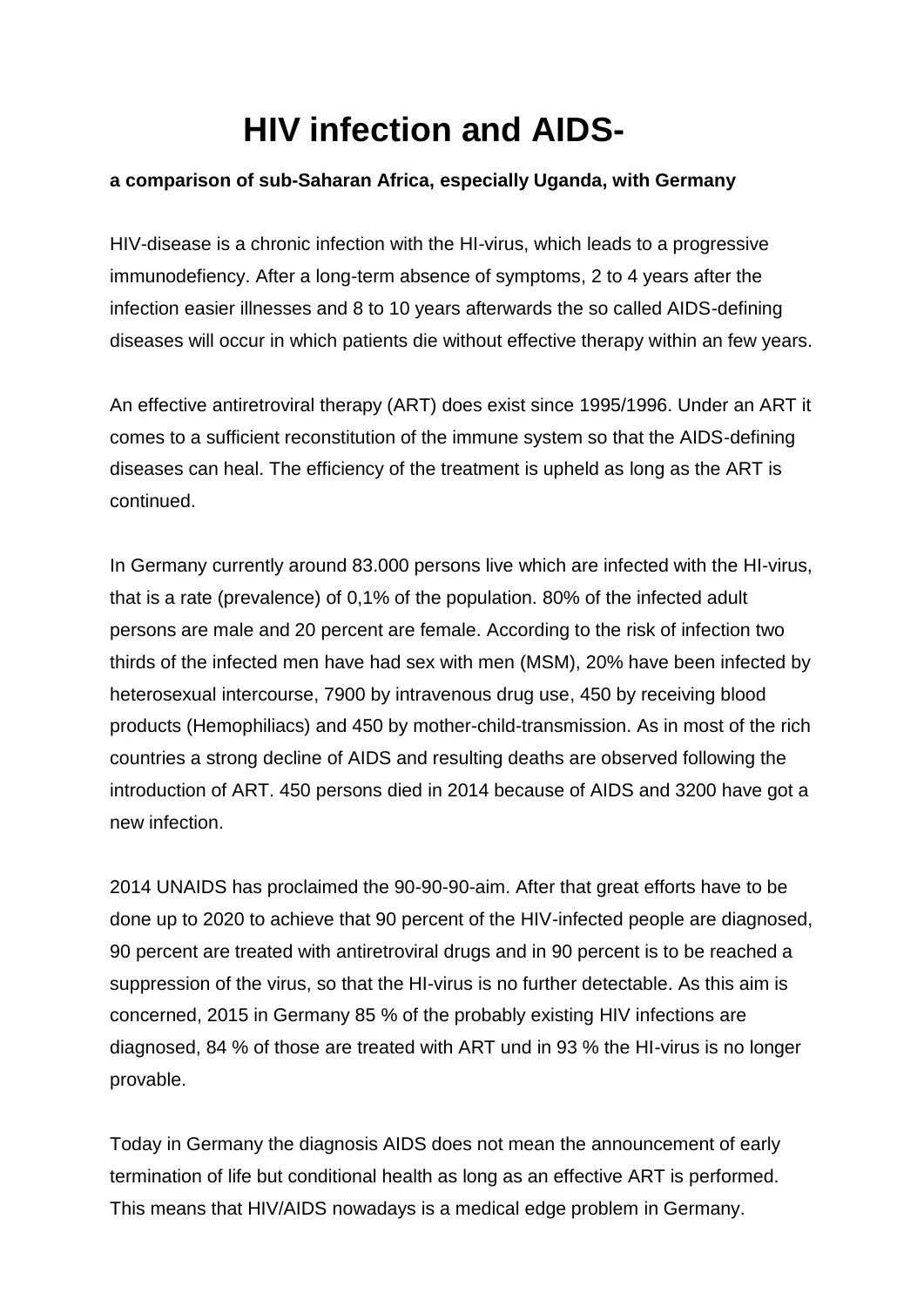In sub-Saharan Africa the situation is complete different. Round about 50 percent of the 37 million HI-infected persons worldwide are women. 26 millions of them, adults and children, live in sub-Saharan Africa, which is hardest hit.

In 2014 the rate of HIV was here 4,7% on average of the adult population and so about 50 times higher than in Germany. But behind it there are big differences. As the rates of HIV infection in Central- and East-Africa are between 5% and 10% of the adult population, they are in South-Africa and neighbouring countries about 20% and in some parts of the country even higher.

AIDS in Subsahara-Africa has become the most frequent cause of death at all. Each fifth case of death is caused by HIV/AIDS, the life expectancy has dropped by up to 20 years. More than 10 millions of children have become orphans, because their parents have died by AIDS. In 2014 790.000 persons died by AIDS.

While in Germany predominantly gay men are affected by HIV/AIDS, the main transmission way in sub-Saharan Africa is heterosexual intercourse by which more women than men are infected. A great problem is the mother-child-transmission. Without an adequate treatment up to 40% of children of HIV-infected mothers are also infected. With an effective ART this rate can be reduced to under 1%.

For the poor countries in Subsahara-Africa it is significant, that antiretroviral drugs are still very expensive and fare exceed the resources available for the health sector. Therefore most of these countries depend on donations of international organisations.

Even if it is safe that there has been progress in the last decade in the world wide treatment of HIV/AIDS, an actual study shows that we are today still fare away from the 90-90-90-aim. This is especially true for the poor countries in sub-Saharan Africa to which Uganda belongs.

In 2017 in Uganda 1,4 million people (15 to 49 years) are living with a HI-infection, that are 6,5% of the adult population. In the country woman are disproportionally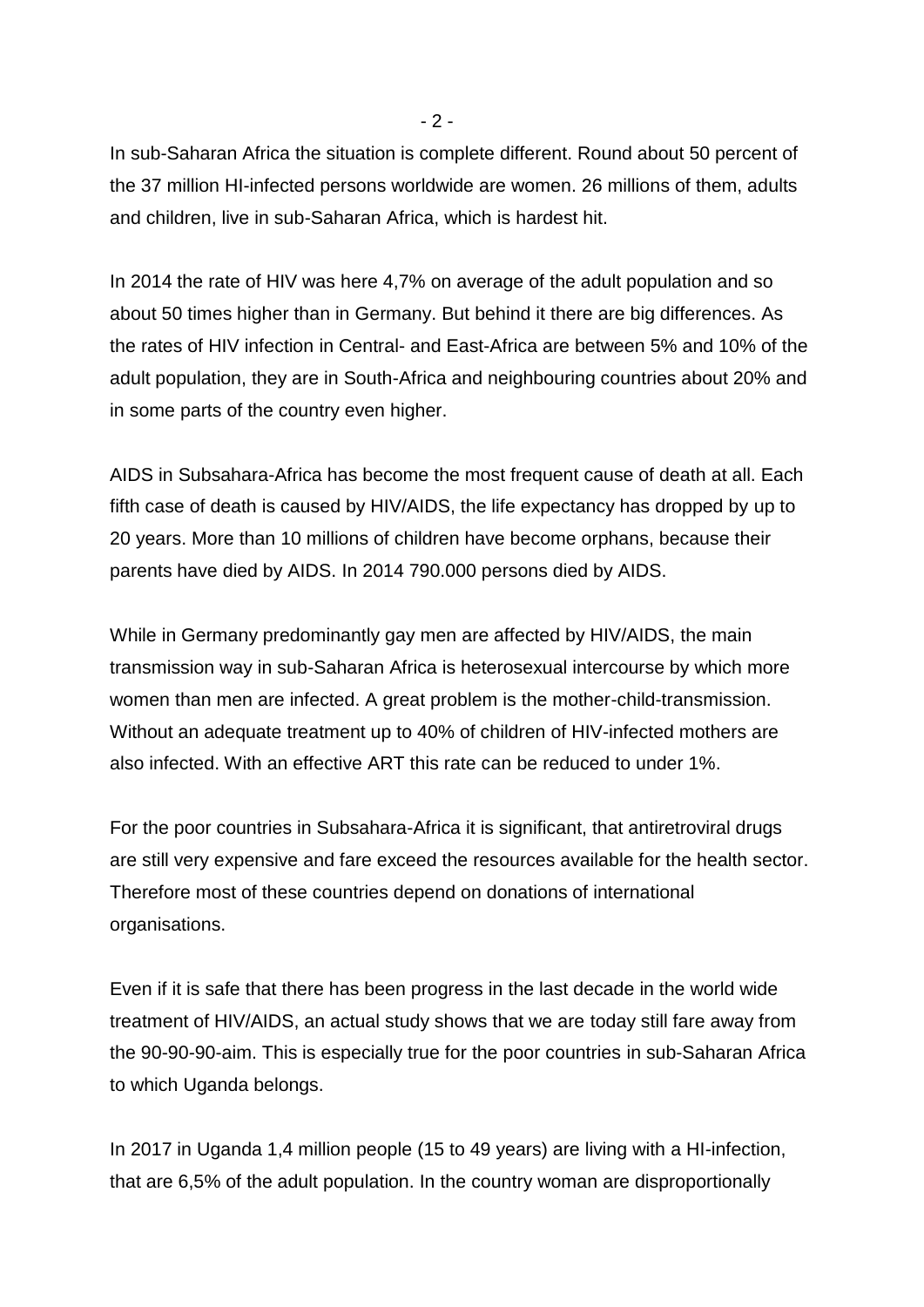affected, with 7,6% of adult woman living with HIV compared with 4,7% of men. Other groups particularly affected by HIV in Uganda are sex workers, young girls, men who have sex with men and people who inject intravenous drugs. Every year there are 52.000 new HIV infections and 28.000 AIDS-related deaths. In the last years there has been a gradual increase in the number of people living with HIV accessing treatment. With regard to the 90-90-90-aim of the UNAIDS 74% are aware of their HIV status and 67% of the infected people are on antiretroviral treatment but only 47% of the infected children. That means that in 2016 around 33% of adults living with HIV and 53% of children were still not on treatment. Persistent disparities remain around who is accessing treatment and many people living with HIV experience stigma and discrimination.

Finally the demographic, social and economic effects of HIV/AIDS in sub-Saharan Africa have to be regarded. AIDS is the main cause of death still before tuberculosis and malaria and responsible for every fifth death. A great social problem are the AIDS orphans. Especially in the education sector and in the health system it has come to significant failures, because in this many well trained younger employees have become sick or have died because of AIDS. Last not least there are devastating economic consequences. By the premature death or failure of many people in productive age the economy suffers massive collapses and it has come to a distinctive decline in the agricultural and industrial production and growth.

During the 1990s Uganda could serve as an example for the prevention of HIV and AIDS. The rate of HIV infection dropped from around 15% to 5% in the adult population. During the last decade there is a significant increase again. That is a great challenge for the whole society in Uganda and the communities. We should discuss in which way the institution in Rukararwe and the "Freundschaftsverein Kronshagen- Buschenyi/ Ishaka" can give support.

There were 52.000 new HIV infections in Uganda, mainly among adolescents and young people, more in women and girls than in men. The main components of an effective prevention program are three objektives: